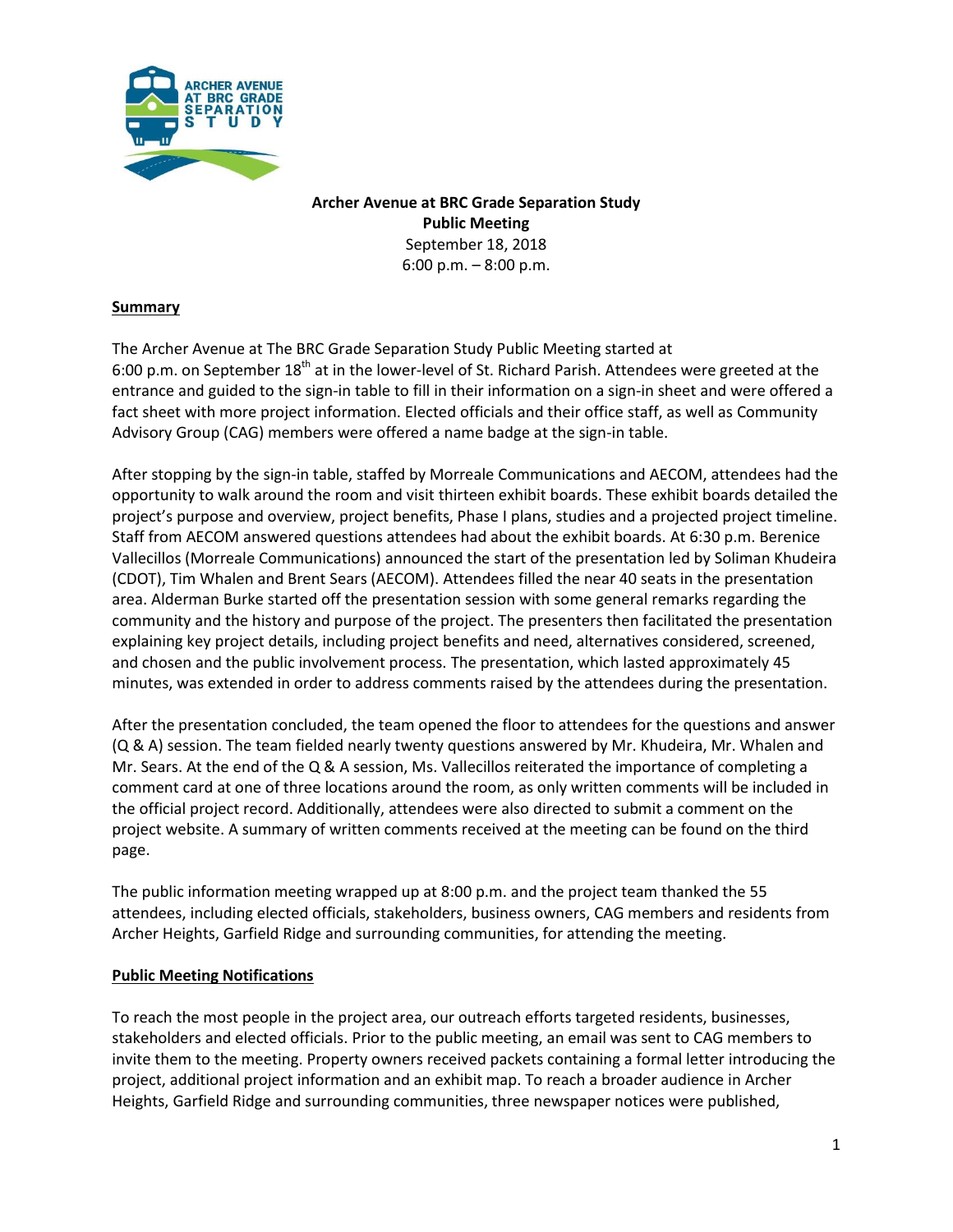

including one in The Gate Newspaper, one in the Archer Journal News and one in the Southwest News Herald. English and Spanish posters were hung at community locations across the project area, such as libraries, churches, community centers, cafes and Aldermen's offices. English and Spanish palm cards were also distributed to these locations, so the public could take more information with them. Digital media was also utilized to connect with communities online. Community representatives from UBAM, Garfield Ridge Chamber of Commerce. Archer Heights Civic Association, Garfield Ridge Neighborhood Watch, Aldermen's offices and Congressman Lipinski's office received recommended social media posts to disseminate to their audience. Since the beginning of the project, the project website [\(www.acherbrc.com\)](http://www.acherbrc.com/) has been updated regularly.

### **Comment Forms**

Public meeting attendees had the opportunity to complete a comment form and drop it into a comment box. If they wanted to complete their form outside of the meeting, attendees also had the option to mail the form back to the location typed on the comment form. If community members were unable to attend the public meeting, they have the opportunity to submit a comment to the project website to be included in the official project record. The project comment period was open until October 2<sup>nd</sup>. The comments that were received are documented below and accompanied by a response from the project team.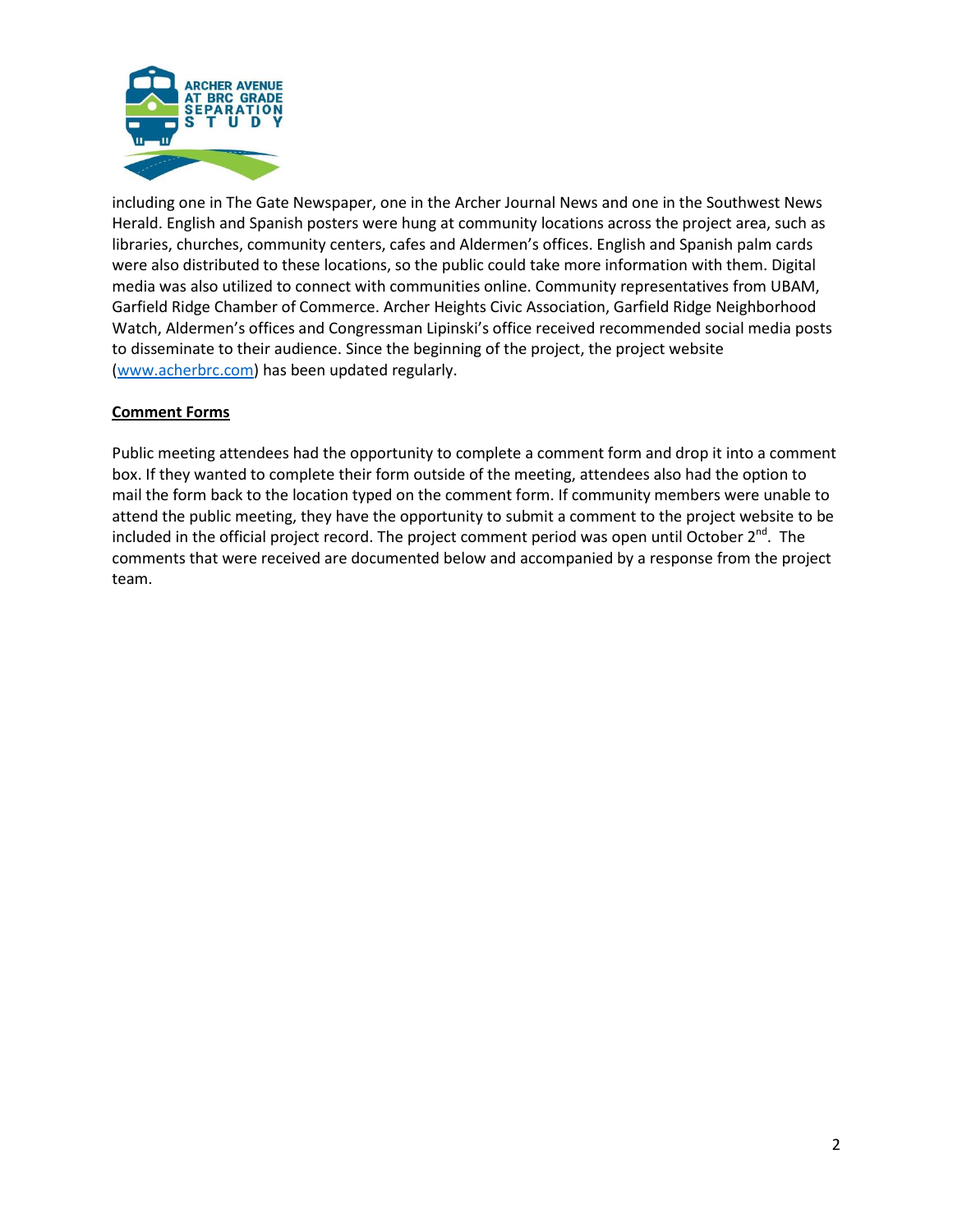

### **Public Meeting Comments and Responses**

#### *Comment 1:*

*Name:* Curt Mazur Date: September 18<sup>th</sup>, 2018 *Method Delivered:* Submitted at Public Meeting

Why are we spending more money to build another viaduct when we are not even maintaining current viaducts on 47th and 47th & Archer? Who is paying for property acquisition? What will be the result of bought property?

#### *Response:*

CDOT works with other city, regional, and state entities to develop concepts, seek public input, and explore funding options for a wide variety of transportation-infrastructure improvements. Maintenance and construction are each an important part of CDOT's work and priorities are continuously reviewed in conjunction with other entities who may have responsibility for a given improvement. The maintenance for this project is a key design consideration – Archer Avenue is expected to be maintained by the City of Chicago Department of Transportation (CDOT) and the railroad bridge is expected to be maintained by The Belt Railway of Chicago (BRC) subject to future negotiations.

The reason for the subject project is summarized in the Purpose and Need which states "Provide a transportation infrastructure improvement in the Archer Avenue corridor that increases operational efficiency and improves safety" and "Reduce congestion (increase operational efficiency) and Eliminate road-rail conflicts (improve safety)".

The property acquisition will be handled as part of the project cost and the funding is expected to be a combination of Federal, State, and Local sources. The property to be acquired will be for the purpose of project implementation and construction. Any acquired property not permanently required for the proposed improvements will be evaluated for potential future uses during future phases of the project.

### *Comment 2:*

*Name:* Larry Bernauer *Date:* September 19<sup>th</sup>, 2018 *Method Delivered:* Project website

I attended the meeting last night; thank you. Please consider making the 'run-around' 4 lanes - 2 in each direction - to reduce the traffic diverted to 47th Street and through the neighborhoods. With the planned ROW acquisition of Ducky's Car Wash and Marlizdia Transport, the project appears to have sufficient land area to construct 4 lanes. Thank you.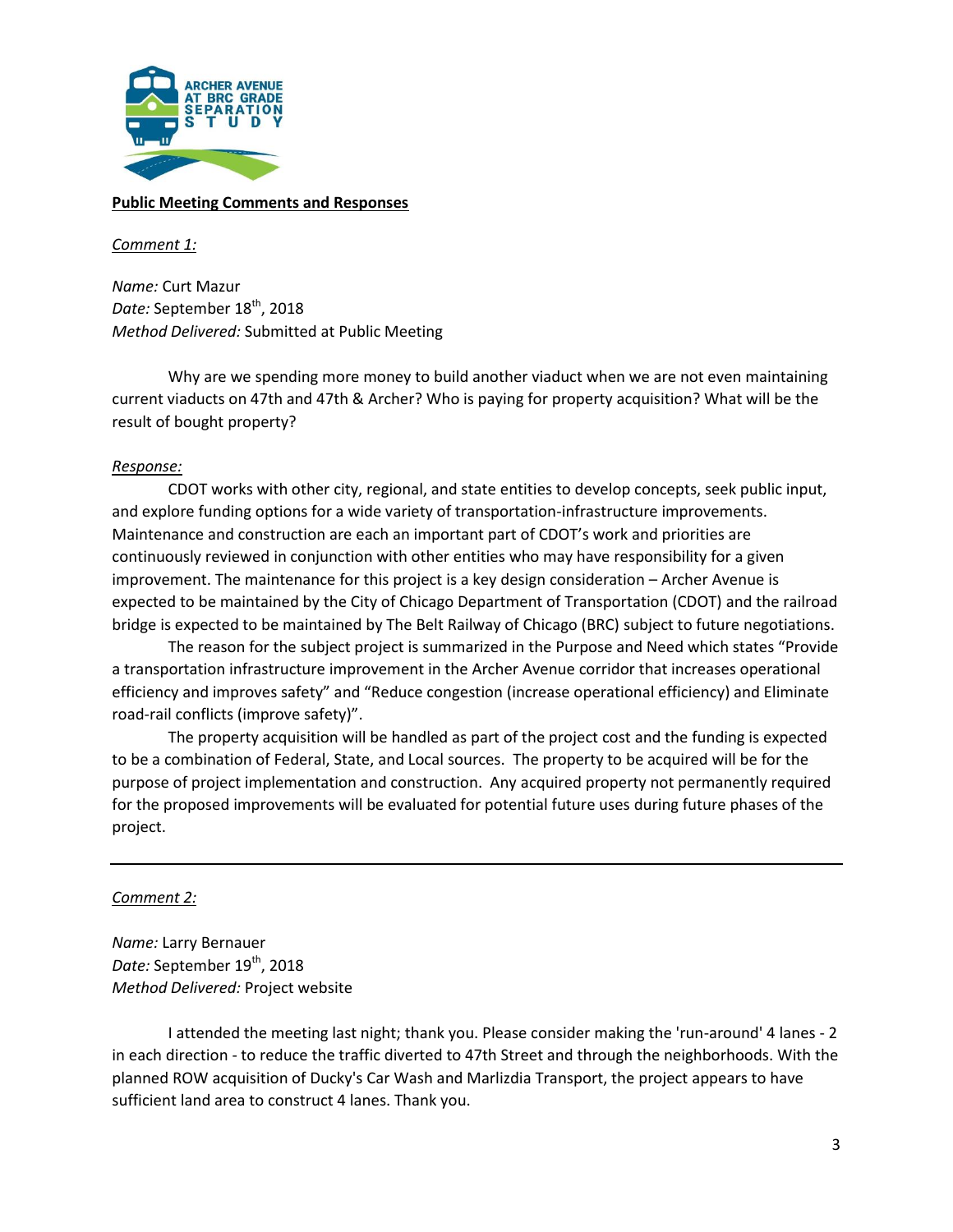

## Response:

The current version of the proposed run-around is conceptual; it will be designed in detail during Phase II (detailed design). Unfortunately, the Phase I (preliminary design) evaluation shows that due to impacts to the side streets and adjacent properties it is unlikely that a four-lane runaround would be feasible.

# *Comment 3:*

*Name:* Thomas S. Baliga on behalf of the Archer Heights Civic Association Date: September 20<sup>th</sup>, 2018 *Method Delivered:* Mailed

Dear Mr. Khudeira,

It was good to see you once again at the BRCGS Public Comment Session held Tuesday, September 18, 2018 at St. Richard Church Hall.

Although our civic association will continue to remain both very supportive of the entire project and actively involved in the future phases of the Belt Railroad Grade Separation for Archer Avenue at Knox/Kolmar, pursuant to discussions after the formal presentation. I wanted this letter to be a matter of record of our position on two issues brought up at the meeting.

During the presentation if was mentioned that 47th Street might have to be used as a detour route on the occasions where Archer Avenue may have to be completely closed during certain times of the construction. As both Stan Lihosit our Executive Director and I have stated at each of the Phase I planning sessions, the use of 47th Street as a traffic detour alternative to the closure of Archer Avenue is completely unacceptable for our community.

There are five schools (Edwards Elementary at 48th & Karlov, the Acero High School and two Acero Grammar Schools at Kildare, and the Global Academy School at Knox) that twice daily accept and dismiss hundreds of students into 47th Street. Couple that with the factories of the Crawford Industrial Area whose trucks use 47th Street for ingress and egress to their businesses, the use of 47th Street as a detour route would be a transportation nightmare for all of Archer Heights. These issues were the principle reason for incorporating the two-lane roundabout bypass to be constructed on Archer Avenue.

It was also mentioned that even with the roundabout, Archer Avenue may still need to be closed in certain instances. If that were to happen, the timing of the closure must be very brief and absolutely cannot occur during a normal business week.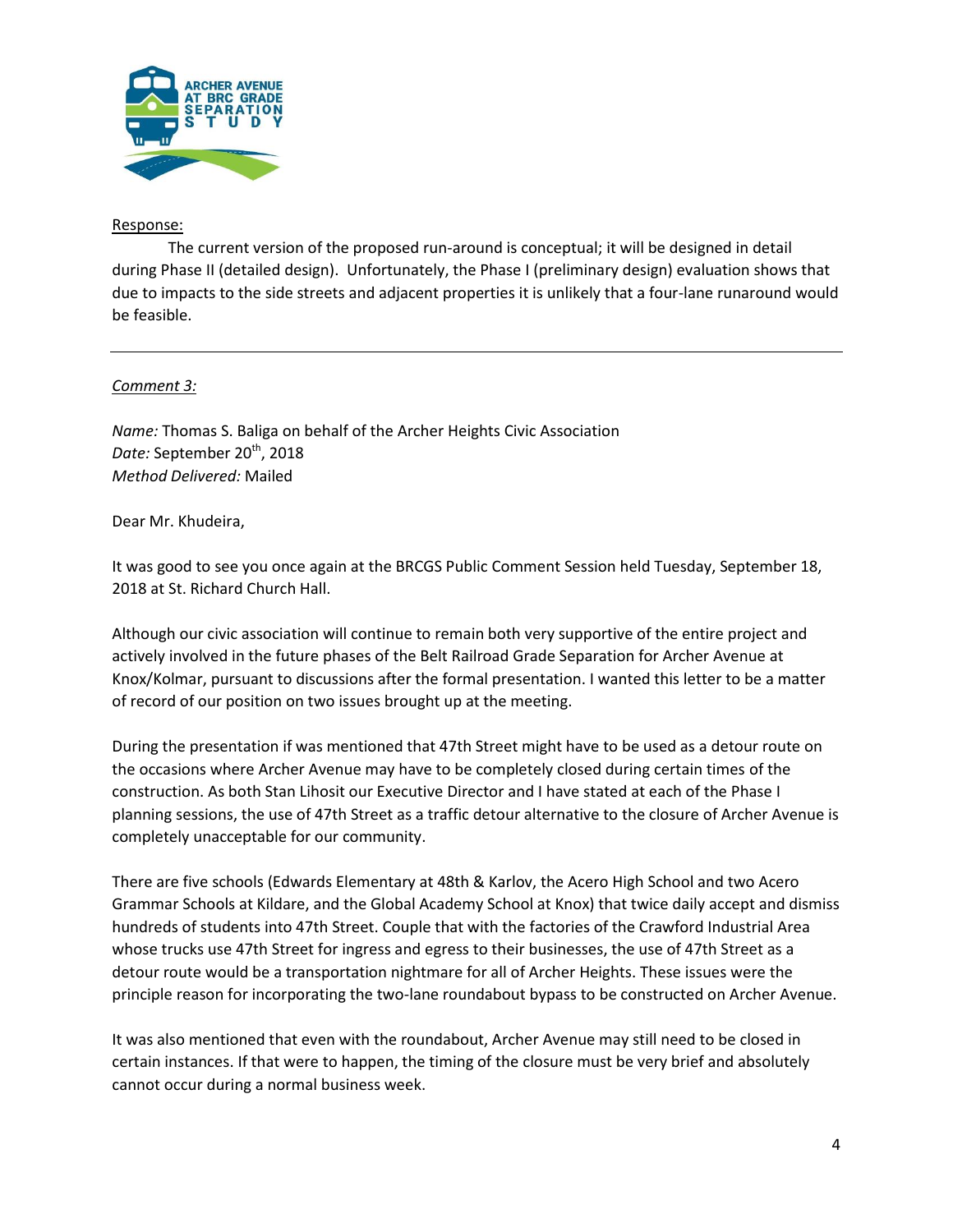

Secondly, the need for a traffic signal at the Intersection of Archer and Knox Avenue, as was brought up by the residents closest to Archer, is a very valid issue that was never mentioned at any planning session. I, and several of our civic association officers, have firsthand knowledge of the current difficulty residents have when trying to turn onto Archer from Keating, Kilpatrick and especially Knox Avenue.

Once the grade separation is constructed the difficulty of ingress and egress to Knox and the other residential streets will only be exacerbated. Therefore, our civic association stands with the residents and request that a traffic signal be included in the final design for the grade separation. It is far better to address this issue now and get the separation built properly form the get-go, instead of having to tear up the pavement after project completion.

Obviously there will be more discussion of the aforementioned issues, and we look forward to working with you and all the involved parties to getting both of these matters resolved during the next Phase of this project.

I you have any questions, please do not hestiate to contact me.

Sincerely, Thomas S. Baliga President

CC: Alderman Edward M. Burke - 14th Ward Alderman Silvana Tabares - 23rd Ward Darrell Rudd, Chairman - Crawford Industrial Council Timothy J. Whalen, P.E. - AECOM

### Response:

In regard to the  $47<sup>th</sup>$  Street alternate route that was presented at the Public Meeting, this proposed alternate route has not been finalized and will require approval from the City of Chicago during the next phase of the project. We expect to have further discussions regarding the alternate route as the project develops. The reason  $47<sup>th</sup>$  Street was proposed is that roadways that are signalized, do not contain stop control signs, and are not subject to railroad at-grade crossings are generally preferred as they can typically accommodate increased traffic more effectively compared to other routes.  $47<sup>th</sup>$  Street is the only route in the nearby vicinity of the project that meets these criteria. It should also be noted that the alternate route is only expected to be utilized as a full detour for very short durations to facilitate work along the Archer Avenue corridor. Any closures of Archer Avenue are expected to be limited to short duration, weekend closures. The traffic control remains under development, so the number of closures required is still to be determined.

The inclusion of a traffic signal at the Archer and Knox Avenue intersection was studied as a part of the project but none of the required criteria that would allow the construction of a signalized intersection at this location were met. Based on observations by the project team the expectation is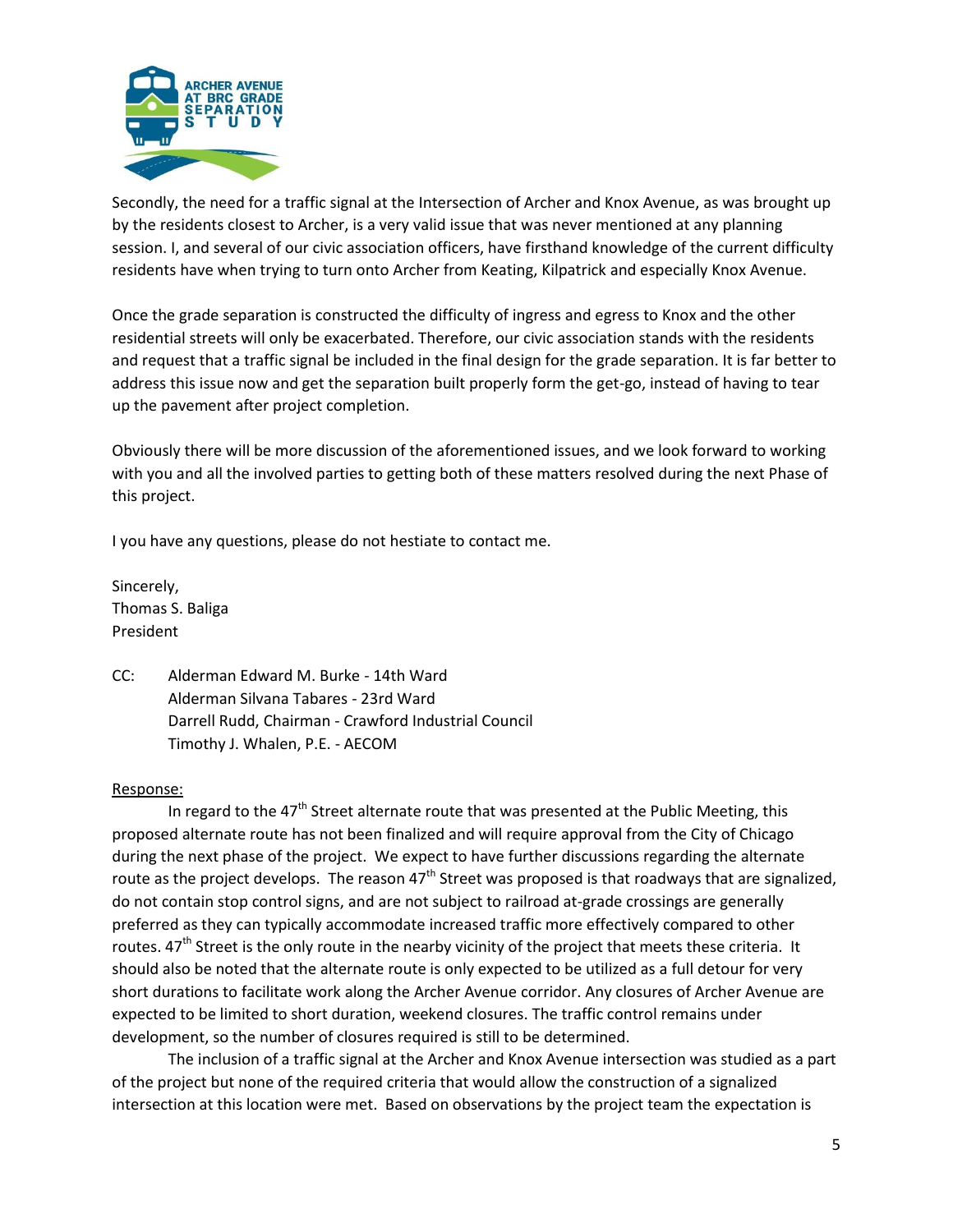

that the side street operations will operate similarly or slightly better at the completion of the project compared to the existing condition due to the gaps in traffic created by the nearby Cicero and Kostner Avenue traffic signals as well as the eliminated queuing due to the at-grade railroad crossing when a train is present. The possibility of adding stop signs on Archer at the Knox and/or Kolmar intersections was also investigated. Given the volume of traffic carried by Archer, the facility is classified as a Strategic Regional Arterial (SRA). As a result, the addition of a stop sign is not feasible since the design criteria for a SRA does not permit the installation of stop sign control on through lanes.

#### *Comment 4:*

*Name:* Dan Macak Date: September 20<sup>th</sup>, 2018 *Method Delivered:* Mailed

With the current Midway Airport improvements, all the more reason to get this done! People want to get to the airport on time, either for flights, or to pick someone up or drop off. "If" there are any new traffic lights, they must be computerized, not only timed. They must favor the heavy, I would think. The lights could also star green, unless there is cross traffic.

### Response:

Reducing the congestion on Archer Avenue, which is a heavily traveled Strategic Regional Arterial, will be a benefit to commuters and the surrounding community in line with the Purpose and Need for the project. The project team has investigated the possibility of including additional traffic signals as part of the project and it was determined that the locations studied do not meet the required criteria for installation at this time.

### *Comment 5:*

*Name:* Patricia Cachur Date: September 26<sup>th</sup>, 2018 *Method Delivered:* Emailed

At the meeting held on Wednesday 9-18-18 at St. Richard church to discuss the above subject, it was not mentioned as to how the 62 bus routes would be diverted for this project. Will they be diverted to 47th or 55th street? Both streets will be experiencing heavy traffic as it is - 47th has 2 schools and 55th also has railroad tracks. What's the tentative plan for Archer bus traffic? Thank you for your attention.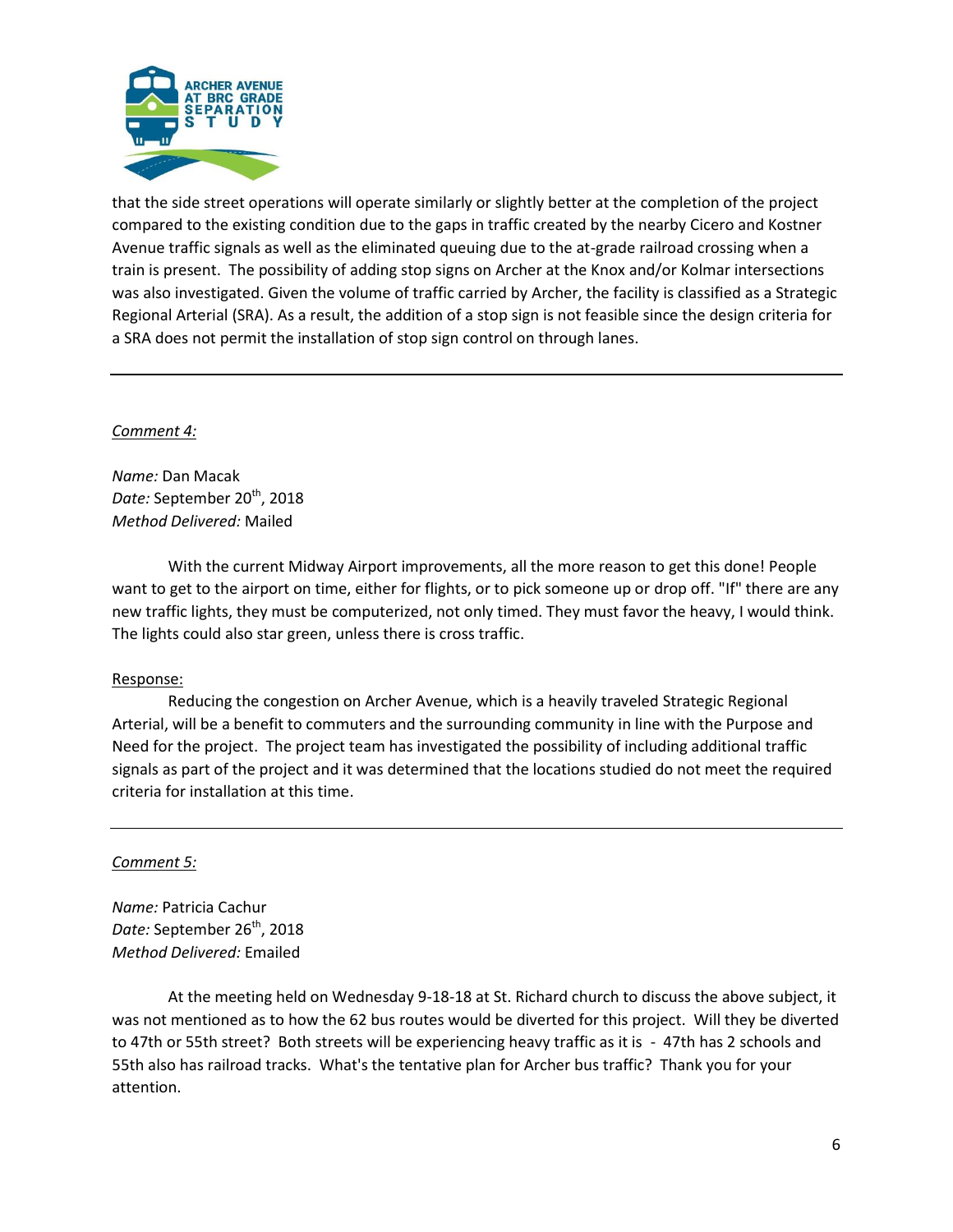

### Response:

The No. 62 Bus Route is expected to continue operating along its current route along Archer Avenue for the duration of the project using either Archer Avenue or the proposed run-around. For the occasional weekend closure periods, if required, it is expected that the Bus will be detoured to an adjacent through street (such as  $47<sup>th</sup>$  Street or 55<sup>th</sup> Street) but further investigation and discussion with CTA will be required before finalizing the Bus detour route. Some individual bus stops may be affected temporarily within or near the project limits.

#### *Comment 6:*

*Name:* Jose R. Fernandez *Date:* October 1<sup>st</sup>, 2018 *Method Delivered:* Mailed

1) Traffic Signal at Archer/Knox

2) Design on the embankment walls. If maybe it could be the Chicago sports team logos (ie.) Bears, Cubs, White Sox, Bulls & Blackhawks

3) What are the assurances that as residents we won't be flooded out and who maintains the pumping station?

### Response:

The project team has investigated the possibility of including an additional traffic signal as part of the project and it was determined that it does not meet the required criteria and will not be added at this time.

The underpass option does provide the opportunity to implement various surface treatments to improve the aesthetics of the project. These potential treatments and designs will be evaluated as part of the next phase of the project. These comments are considered part of the public record, and will be passed along to the design team for the next phase.

The drainage system will be designed with a pump station and underground storage system to accommodate rainfall. Overall, the proposed drainage system improvements will provide additional capacity to store stormwater prior to it entering the city's combined sewer system. The proposed pump station, like a number of other existing pump stations across Chicago, is anticipated to be maintained by the Illinois Department of Transportation (IDOT).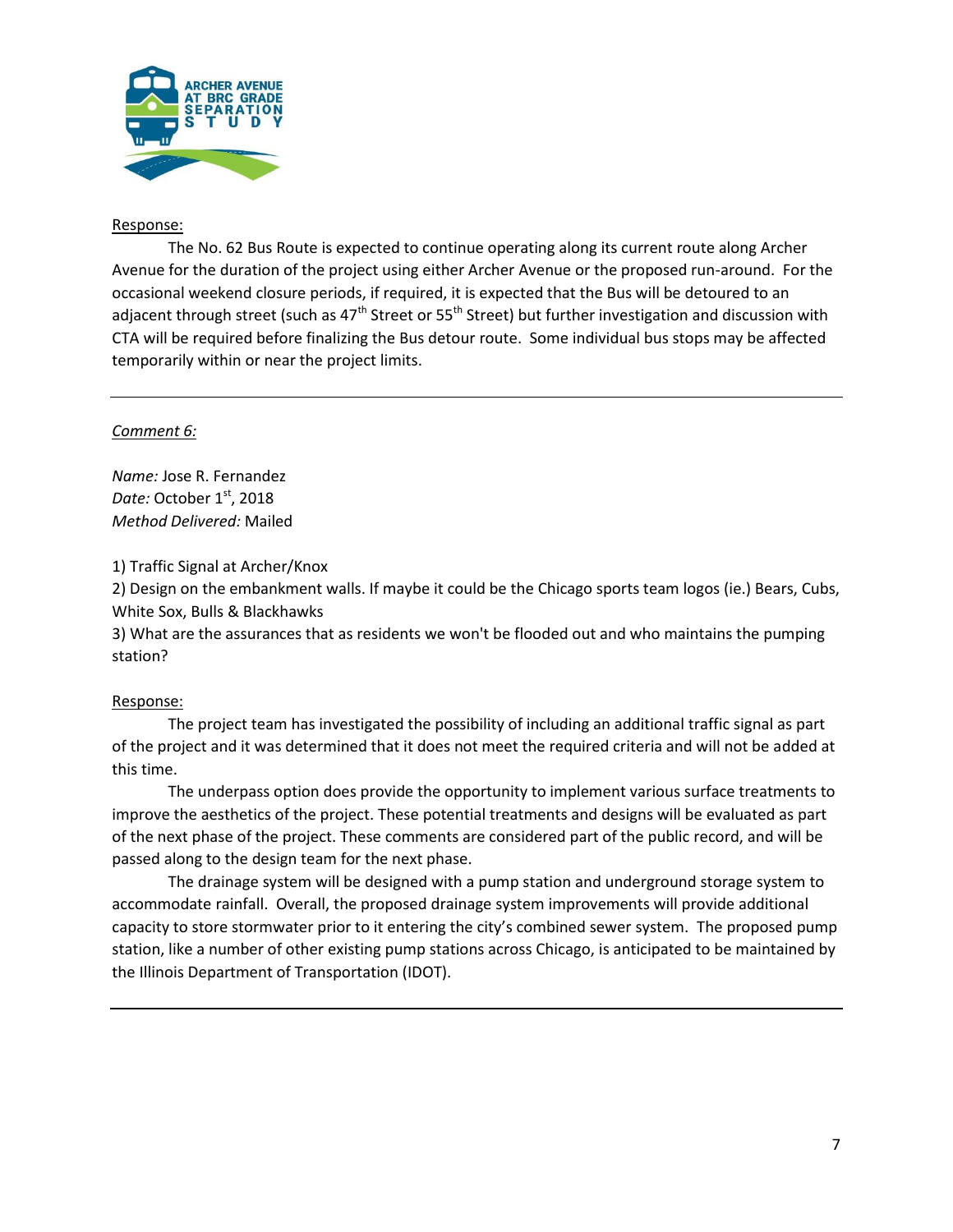

*Comment 7:*

*Name:* Rich Adam Date: October 2<sup>nd</sup>, 2018 *Method Delivered:* Emailed

I live at 5244 South Knox Avenue. The reply card states"The Archer Avenue at BRC Grade Separation Study is exploring alternatives to eliminate the existing at grade crossing..." This statement I believe is incorrect. I believe at the meeting at St. Richards you ruled out three of the four alternatives. The decision has already been made when you say three of the four are not possible.The one I had Inquired about was raising the tracks over Archer. I was told that this is not possible because of the rate of climb. However if you look at the grade of the tracks they are higher on 53rd and Knox and actually have to come down to meet the grade of Archer. My theory was that you would rather inconvenience the neighborhood rather than the (big money railroad lobbyist). I was told that this was not the case; but I was told also that this viaduct on Archer would be more convenient and safer for everyone. These Statements are not statements of truths. They are lies. It will not make it safer for the people on the 5200 block of South Knox avenue Since you will be eliminating the driveway that leads into ElCubano you would be routing all traffic that would enter ElCubano from Archer Avenue to Knox Avenue. We have more small children on this block now than in the 38 years I have lived here. How does more traffic make my street safer for the children? How does it make it more convenient for my neighbors and myself to get on Archer From Knox Avenue at an uncontrolled intersection. At the meeting we were told a traffic signal would not be possible. The traffic has to slow now for the tracks, once the viaduct is in place people will not be slowing. At 47th and Knox there was a traffic signal installed and they do not have the cars and trucks that we will have once ElCubano is in full operation. A car and a truck can not pass through Knox Avenue without one pulling to the side to let the other one pass. ElCubano is not even fully operational yet. They are planning a store on the north end of their property. More congestion, more traffic that would have mostly been absorbed by the Archer Avenue access driveway you plan on eliminating. I asked since you would be creating a large Problem for the people on Knox if there was any way the project would be willing to buy the affected properties. I was told no. I would not be looking forward to move But I don't think you have any idea on what a problem you are creating. This project didn't just originate a short time ago, it must have taken a long time to design and longer to get funded. Did anyone tell the owner of ElCubano of your plans to close his Archer driveway before he threw all that money in his place or even let him know before he bought it. That property was vacant for quite a while. And perhaps you did and he didn't realize what a traffic problem this would be.

 I am including Alderman Ed Burke in this e-mail because He was the only elected official to attend.. My U.S. congressman, the 23rd. ward alderman, my state rep. and my state senator were all absent and did not even send a representative from their office to represent them.

Thank You Alderman Burke for caring about you neighbors in the 14 th . Ward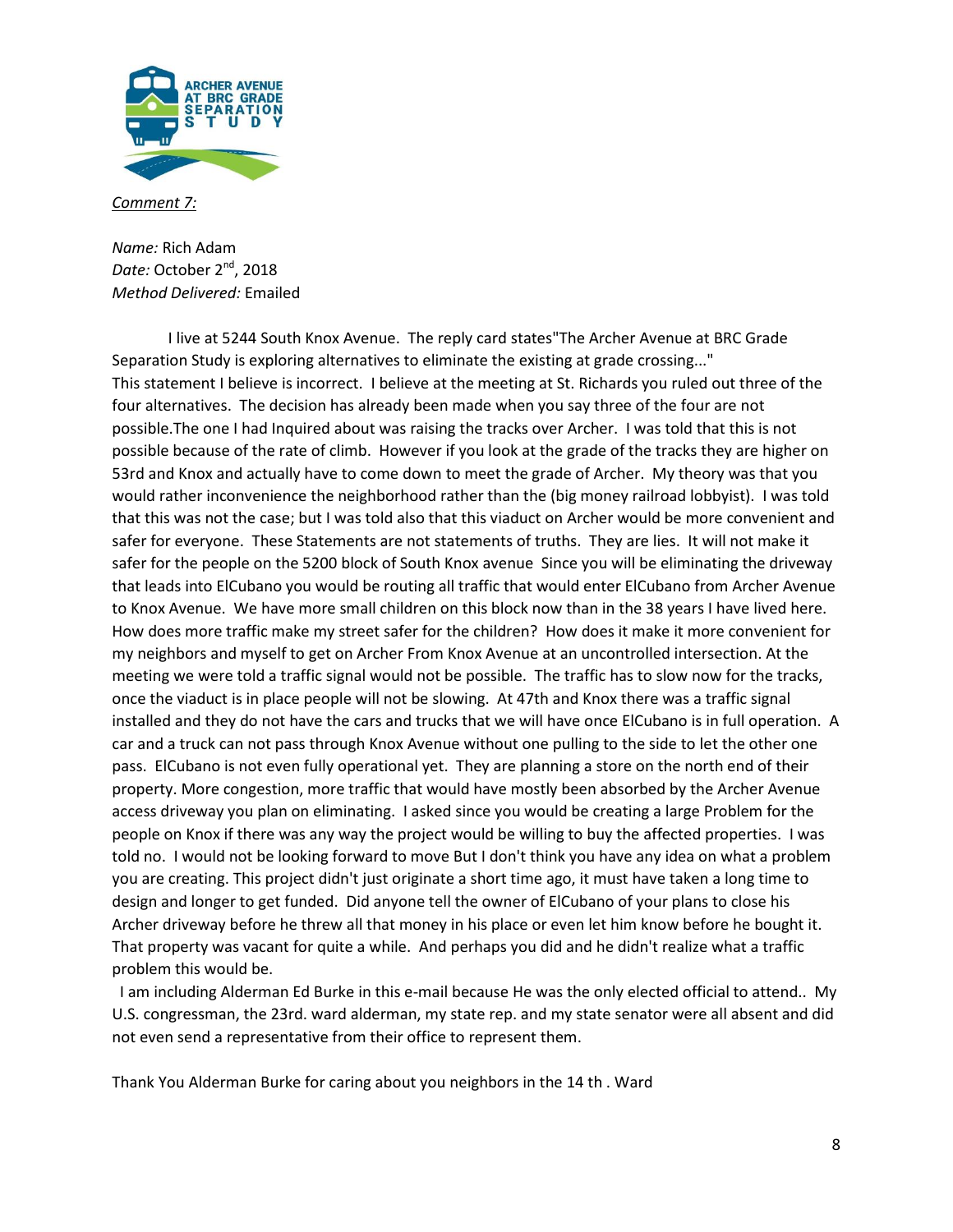

I cannot emphasize enough what a hazard this project will be for the people on Knox Avenue and have little doubt that it's not if but when someone will be hit by the increased traffic and an uncontrolled intersection. I do not want anyone to get hurt.

God's Blessings,

Rich Adam

#### Response:

A summary of the comment as it relates to this project is as follows:

- 1. Concern that the eliminated alternatives were not fully investigated.
- 2. Concerns about the safety impacts of the project on Knox Avenue south of Archer Avenue.
- 3. The project should consider adding a traffic signal at the Archer and Knox intersection.

The responses are provided below:

- 1. The project team fully vetted all the alternatives mentioned at the Public Meeting. A discussion of the alternatives was conducted as part of the Community Advisory Group meetings consisting of community and stakeholder representatives and there was a consensus regarding the selected alternative. The alternatives were checked against the project Purpose and Need and evaluated based on the screening criteria listed on the exhibit boards and in the presentation. There were significant issues with the other alternatives and the screening process showed that the Roadway Underpass is the preferred alternative that should be carried forward on the project as it meets the Purpose and Need and limits the impacts to the community compared to the other alternatives.
- 2. Safety is an important consideration for the project as stated in the Purpose and Need. The implementation of the roadway underpass is expected to improve safety in a number of ways including eliminating the potential for vehicular and train collisions, removing the potential for pedestrian and train collisions at the railroad grade crossing, and the elimination of crashes as a result of vehicles stopping and slowing at the railroad grade crossing. The elimination of the atgrade crossing will further reduce the amount of traffic that diverts through the adjacent neighborhoods during times when the crossing is blocked due to a passing train. As a result, the amount of traffic utilizing side streets such as Knox and Kolmar for diversion should be greatly reduced. Further, there is not expected to be a net increase in traffic along Knox Avenue due to the closure of the car wash and the significant reduction in diversions. The storefront space for El Cubano is not currently in use, however it is understood that this could change in the future. With the closure of the Archer driveway, any resulting increase in traffic using Knox to access the storefront space should be offset by the reductions mentioned above. Permanent acquisition of any portion of the El Cubano property is not expected to be included in the project. The design for the project will continue to be developed in future phases, and will include operational improvements for the side streets within the project limits where supported and approved by the City.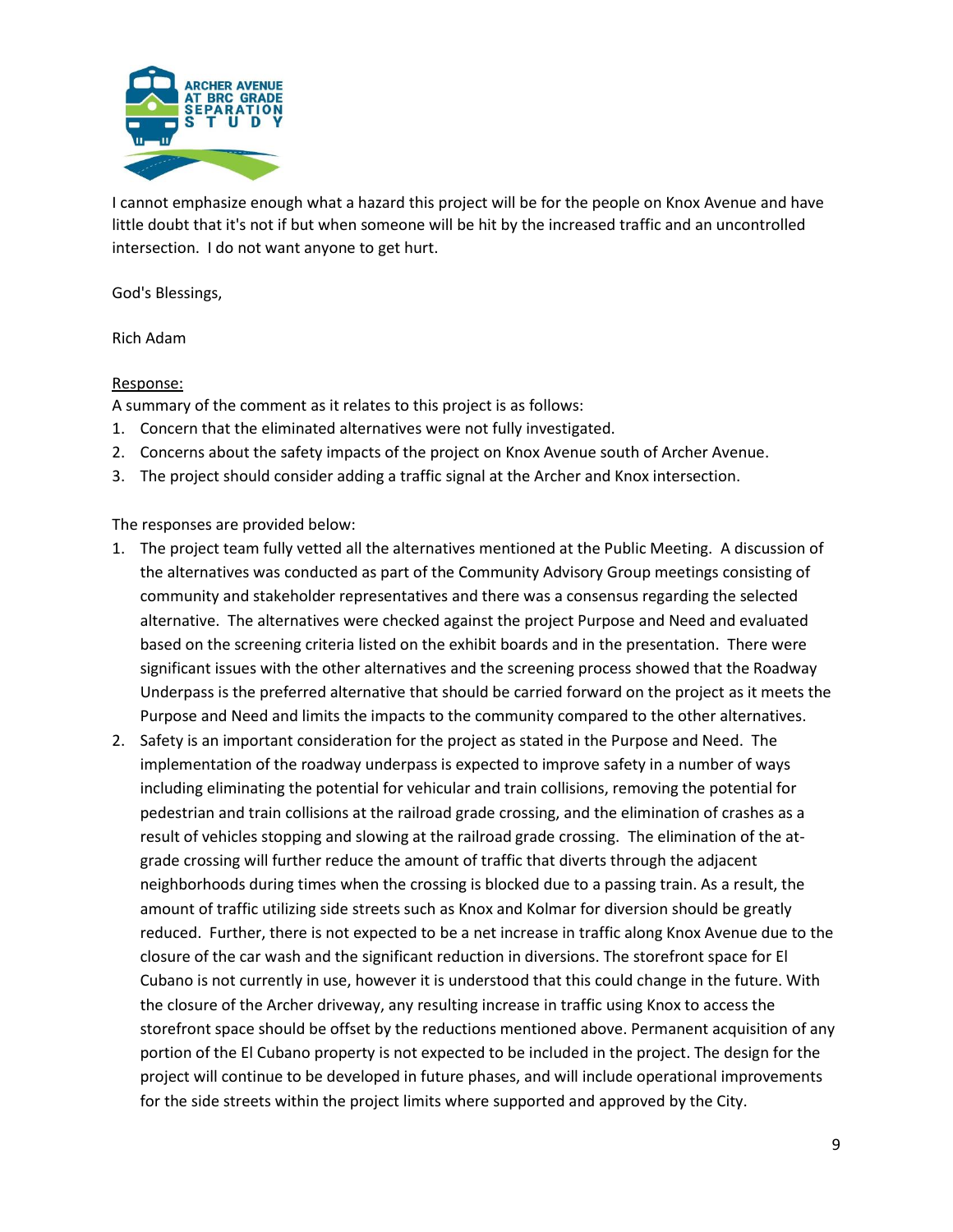

3. The inclusion of a traffic signal at the Archer and Knox Avenue intersection was studied as a part of the project but none of the required criteria that would allow the construction of a signalized intersection at this location were met. Based on observations by the project team the expectation is that the side street operations will operate similarly or slightly better at the completion of the project compared to the existing condition due to the gaps in traffic created by the nearby Cicero and Kostner Avenue traffic signals as well as the eliminated queuing due to the at-grade railroad crossing when a train is present. The possibility of adding stop signs on Archer at the Knox and/or Kolmar intersections was also investigated. Given the volume of traffic carried by Archer, the facility is classified as a Strategic Regional Arterial (SRA). As a result, the addition of a stop sign is not feasible since the design criteria for a SRA does not permit the installation of stop sign control on through lanes.

### *Comment 8:*

*Name:* Rich Adam *Date:* October 7 nd, 2018 *Method Delivered:* Emailed

In addition to my other concerns submitted last week.

It was stated at the meeting that the railroad would be responsible for the upkeep of the viaduct. I am not sure that you were referring to the cleaning of the viaduct but I'm sure most of the residents were under that impression. It was mentioned that 311 complaints would be handled expediently. Though I retired recently from employment with the City of Chicago, there was a time that I was on the viaduct cleaning crew. There was one crew that would take care of the complaints for the entire city based at 1752 s. Clark Street, and that was done if the crew was not needed to preform other duties. The viaducts near Wrigley field and Cellular were maintained well during baseball season along with the viaducts along the Kennedy expressway. Other viaducts would not even see a yearly cleaning. In all my years working for the city I have never seen a railroad crew cleaning the viaducts. They barley keep up the maintenance on the falling concrete. People have a habit of throwing garbage out their car windows under the viaducts. Who is going to keep this viaduct clean, and how often and who will they report to. Most people I talk to are not happy with the 311 system. They take the complaint, hand it over to the department responsible to address the complaint, but no one calls you to see if the complaint was corrected. I made 2 complaints about the fire hydrant at 5240-5242 south Knox about the ground sinking down around it. but it has not been remedied and I just keep throwing dirt in the hole so no one gets hurt.

God's Blessings, [Address and phone number omitted] Rich Adam